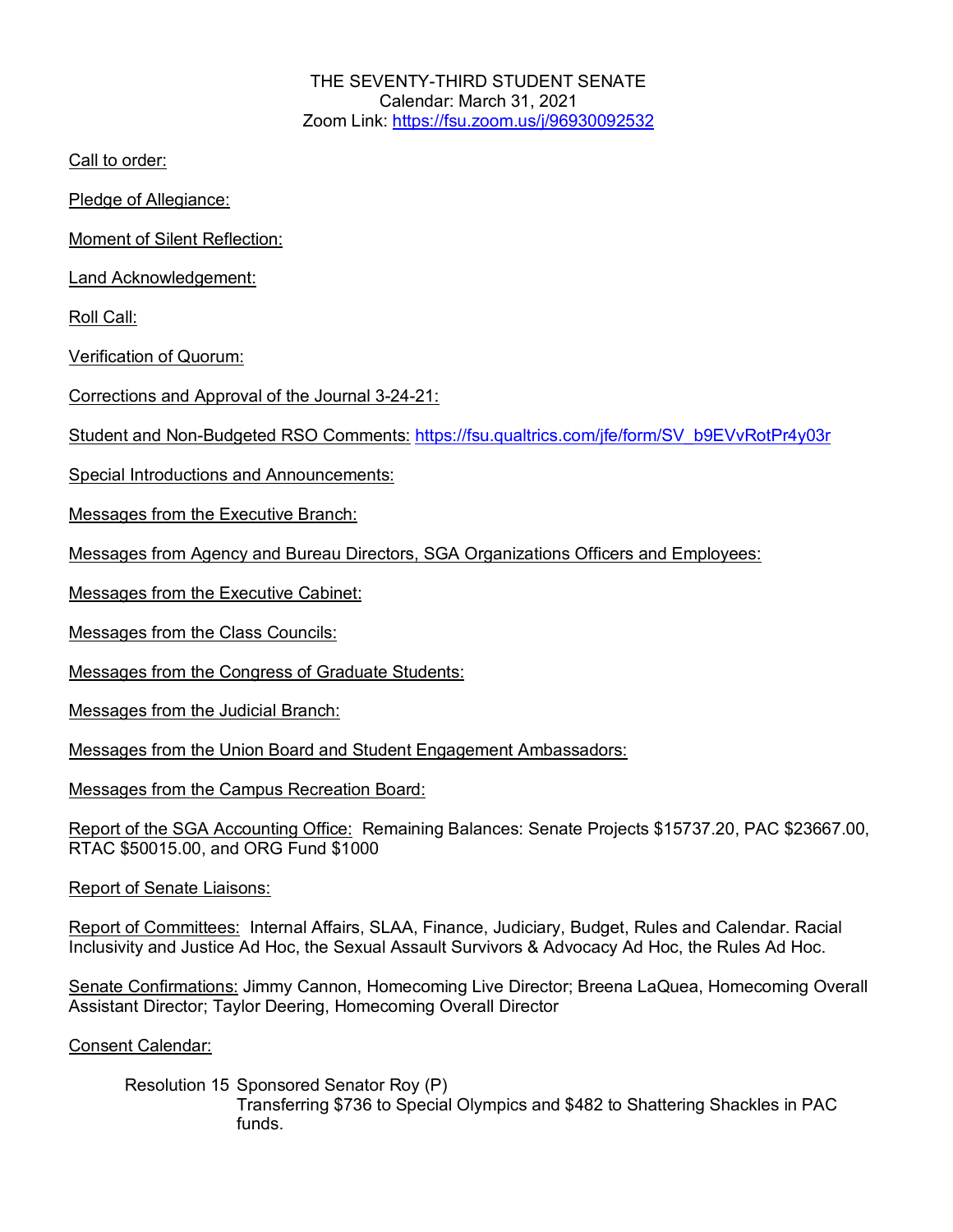## Bills First Reading:

| Bill 3         | Sponsored by Senator Villacorta (P)<br>Updating the list of major offices to preserve checks and balances and<br>address conflicts of interest. REFERRED TO JUDICIARY 01.13. TABLED IN<br>JUDICIARY, 01.22., 01.26., 02.22., 03.01., 03.10., 03.22.                                                                                         |
|----------------|---------------------------------------------------------------------------------------------------------------------------------------------------------------------------------------------------------------------------------------------------------------------------------------------------------------------------------------------|
| <b>Bill 21</b> | Sponsored Senator Daraldik (P), A. Gonzalez, Hunter, R. Gonzales, Ramos, Roy,<br>Preshia, Lessard, Stults, Nasworthy (Co)<br>Establishing the Arab Student Union as a SGA Agency at the 2021 Spring SGA<br>Inauguration. REFERRED TO BUDGET THEN SLAA, INTERNAL AFFAIRS,<br><b>JUDICIARY, 03.03. TABLED IN BUDGET, 03.09, 03.15, 03.22.</b> |
| <b>Bill 28</b> | Sponsored Senator Randall (P)<br>Adding clarifying language to Statutes regarding meeting minutes.<br><b>REFERRED TO JUDICIARY, 03.24.</b>                                                                                                                                                                                                  |
| <b>Bill 29</b> | Sponsored Senator Randall (P)<br>Reformatting the Senate financial certification statute and expand the duties of the<br>Student Senate Pro Tempore related to financial certification of Senators.<br><b>REFERRED TO JUDICIARY, 03.24.</b>                                                                                                 |
| <b>Bill 30</b> | Sponsored Senator Linsky (P)<br>To streamline the promulgation of constitutional amendments passed by the Senate.<br><b>REFERRED TO JUDICIARY, 03.24.</b>                                                                                                                                                                                   |
| <b>Bill 31</b> | Sponsored Senator J. Hitchcock (P)<br>Transferring \$2,500 from Executive Projects account to the PeaceJam Southeast<br>account for the purpose of partially funding dues.<br><b>REFERRED TO BUDGET, 03.24.</b>                                                                                                                             |
| <b>Bill 32</b> | Sponsored Senator Arutt (P), Tackett, Stults, Linsky, Randall (Co)<br>Transferring \$550.60 from the Senate Projects account to the Food for Thought<br>Pantry to purchase plastic grip can openers.                                                                                                                                        |

Bills Second Reading:

Constitutional Amendments:

## Resolutions:

| <b>Resolution 4</b>  | Sponsored Senator Villacorta (P)<br>Amending Senate structure and composition about who should run the meeting<br>during the transition of senate and vacancies. REFERRED TO RULES &<br>CALENDAR 01.13. TABLED IN RULES & CALENDAR 01.20, 01.27, 02.01, 02.03,<br>02.10, 02.17, 02.23, 03.09, 03.10, 03.17, 03.24. |
|----------------------|--------------------------------------------------------------------------------------------------------------------------------------------------------------------------------------------------------------------------------------------------------------------------------------------------------------------|
| <b>Resolution 17</b> | Sponsored by Senator Daraldik (P)<br>The 73 <sup>rd</sup> Senate to implore the SGA Executive Branch, FSU Administration, and other<br>FSU entities to rescind support of the IHRA Definition of Antisemitism and further                                                                                          |